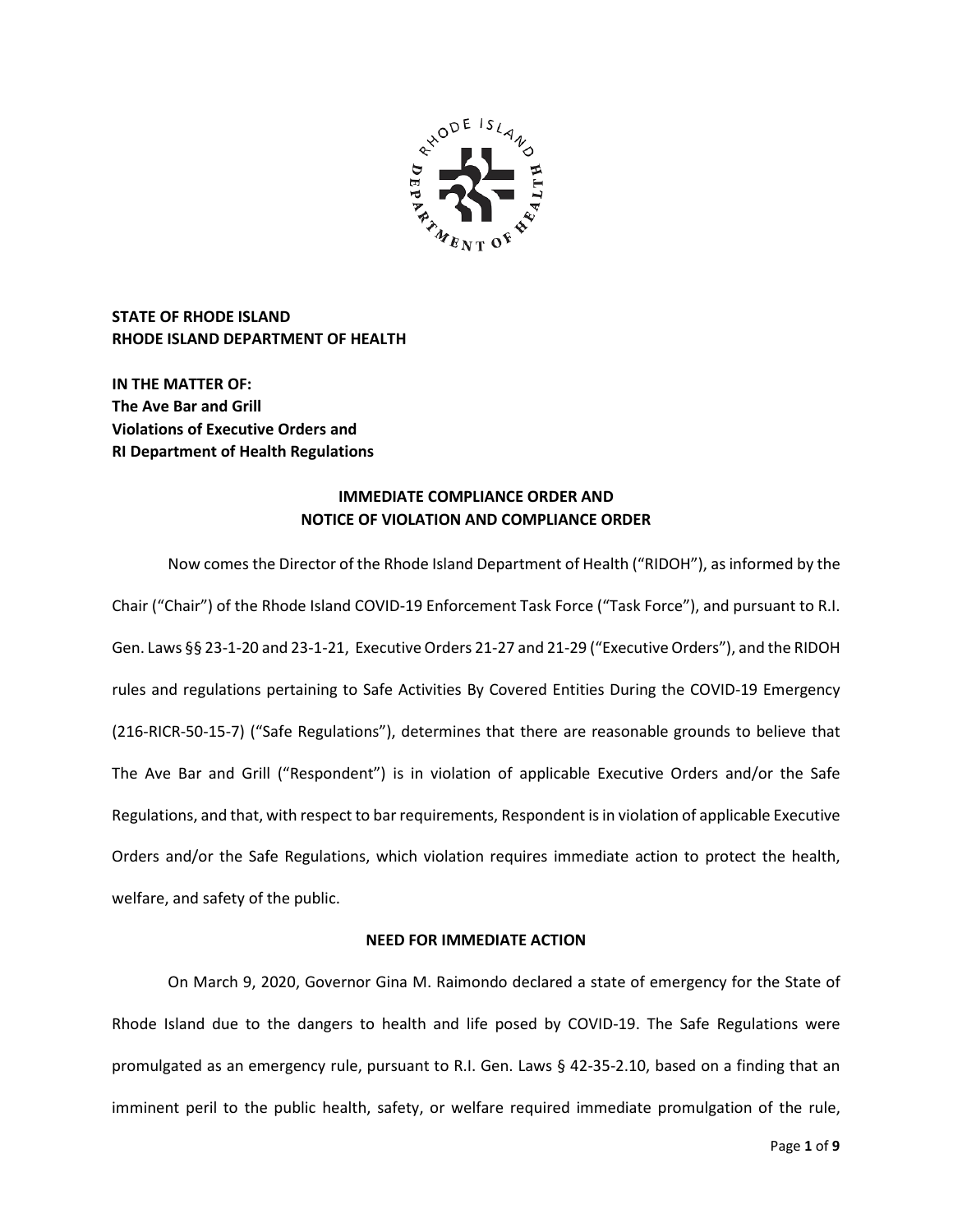specifically that "[i]n order to prevent further spread of COVID-19 as individuals begin to leave their homes more frequently and establishments begin to reopen, protective measures must be followed and implemented for individuals and establishments to resume operations so that the public's health and welfare is protected."

### **GROUNDS FOR DETERMINATION OF VIOLATIONS**

- I. Respondent is a dining/bar establishment located at 1428 Hartford Avenue in Johnston.
- II. Respondent is a covered entity, as defined in the Safe Regulations. As such, Respondent is required to comply with applicable Executive Orders and the Safe Regulations.
- III. On or about March 26, 2021, a Task Force inspector conducted a spot check of the Respondent to determine compliance with bar requirements. The inspector observed multiple violations as described below.
- IV. Of significance is the fact that the Respondent failed to ensure that if parties were seated at the bar, no staff were permitted to work in any areas behind the bar unless a physical, non-porous barrier of appropriate height is installed between the bar work areas and customers; that even with physical barriers between the bar work areas and customers, staff may only serve seated customers drinks and food through a gap or opening in the barrier that is no more than eight (8) inches in size; and/or that working bar areas, such as drink making stations or glassware storage, must be located at least six feet from the gaps.
- V. Based on the foregoing, and in the absence of any other information to rebut the allegations, the Director of RIDOH has determined that Respondent is in present violation of multiple provisions of applicable Executive Orders and/or the Safe Regulations and that, with respect to the bar requirements, immediate action is necessary to protect the health, welfare, or safety of the public.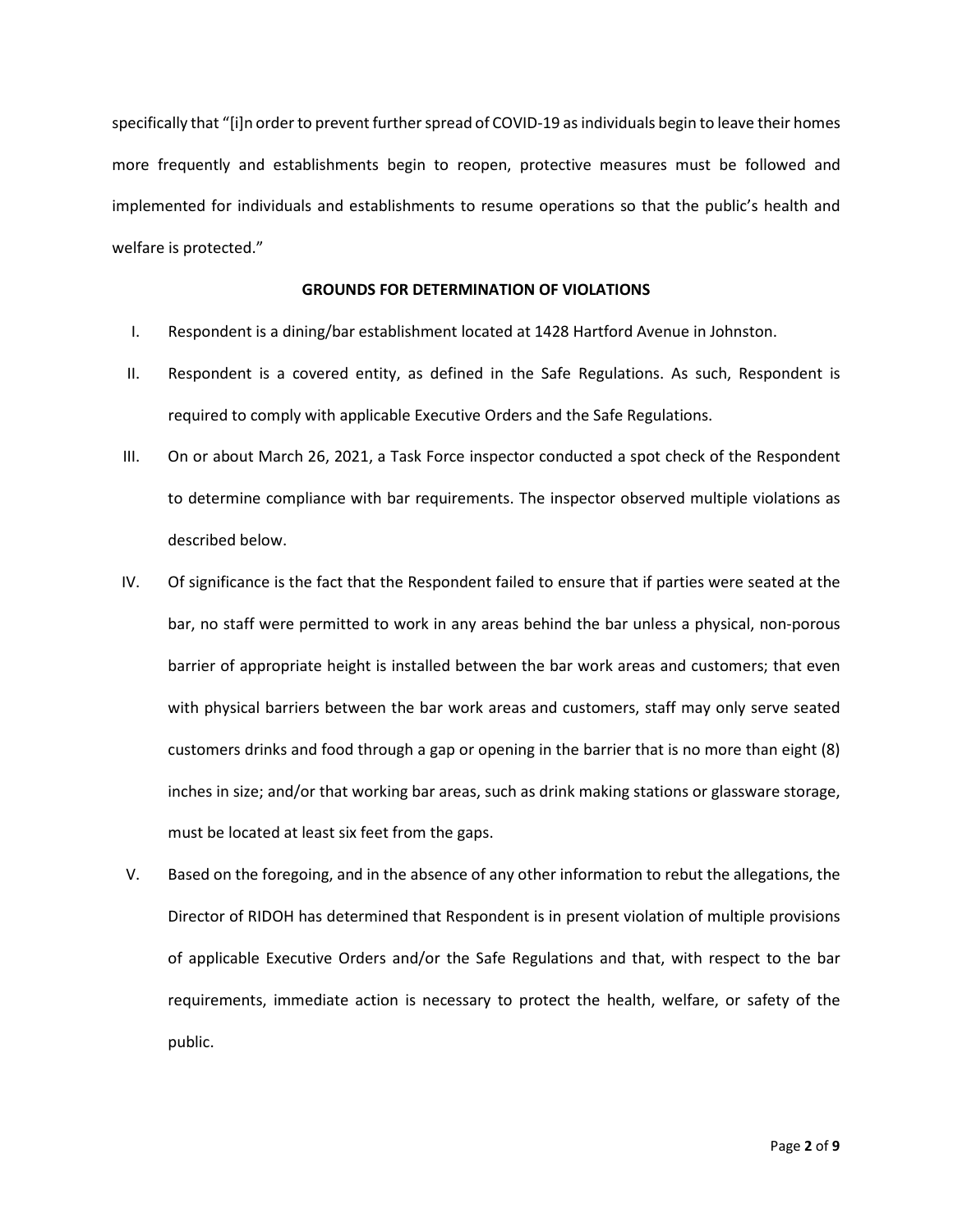#### **VIOLATIONS**

#### **ALLEGED VIOLATIONS**

The following alleged violations stem from the March 26, 2021 reinspection.

- I. Respondent is in violation of Section 7.4.1(A)(3) of the Safe Regulations, which requires all individuals in an establishment to wear cloth face coverings unless an exception applies and requires establishments to deny entry to any employee, who is not otherwise exempt from the requirement, who refuses to wear a cloth face covering when required. The inspector observed one employee who was improperly wearing a cloth face covering under his chin (See "Exhibit A") and another who was improperly wearing a cloth face covering under his nose (See "Exhibit B"). Neither employee claimed an exception.
- II. Respondent is in violation of Section 7.4.2(A)(6) of the Safe Regulations, which requires that:
	- a. when parties are seated at the bar, no staff are permitted to work in any areas behind the bar and all work areas behind the bar unless a physical, non-porous barrier of appropriate height and made of a material which complies with the interior finish requirements of the State Fire Code, is installed between the bar work areas and customers; and
	- b. even with physical barriers between bar work areas and customers, staff may only serve seated customers drinks and food through a gap or opening in the barrier that is no more than eight (8) inches in size; and,
	- c. working bar areas (e.g. drink making stations or glassware storage) must be located at least six (6) feet from these gaps. Drinks and/or food may not be passed to customers under, over, or around such barrier by staff behind the bar.

The inspector observed that multiples parties were seated at the bar and there was no physical barrier separating the bar work areas and customers. (See "Exhibits B and C")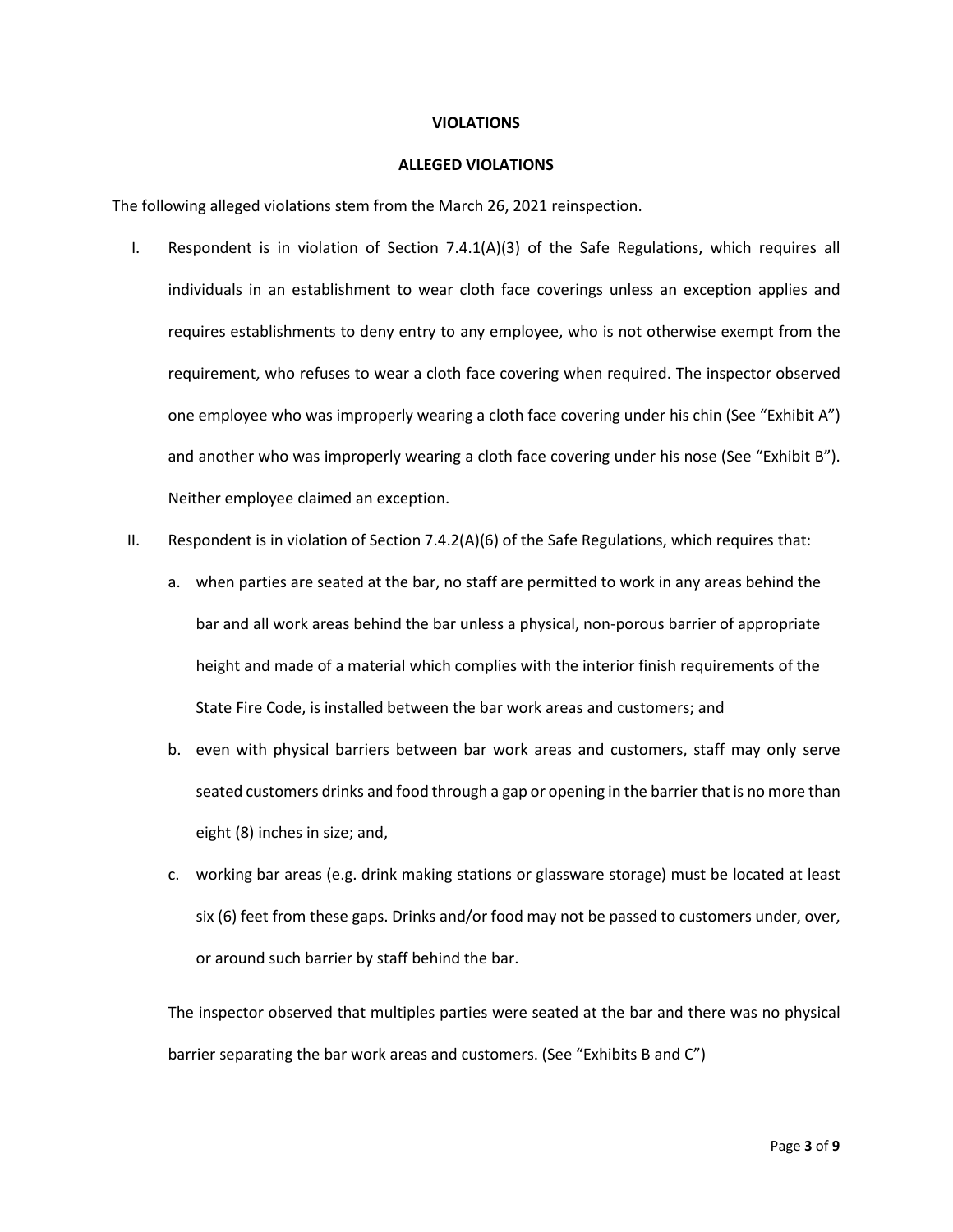III. Respondent is in violation of Section 7.4.1.(A)(12) of the Safe Regulations, which prohibits congregating and/or mingling in an establishment or areas under the establishment's control. The inspector observed numerous individuals to be congregating and/or mingling in areas under the establishment's control. (See "Exhibit D")

### **ORDER**

### **IMMEDIATE COMPLIANCE**

It is hereby **ORDERED**, that Respondent is to immediately close its bar/bar area until such time as violations are remedied to the satisfaction of the Director of RIDOH by fulfilling the conditions as set forth below:

- I. Respondent shall ensure that:
	- a. when parties are seated at the bar, no staff are permitted to work in any areas behind the bar and all work areas behind the bar unless a physical, non-porous barrier (i.e., plexiglass) of appropriate height and made of a material which complies with the interior finish requirements of the State Fire Code is installed between the bar work areas and customers; and
	- b. even with physical barriers between bar work areas and customers, staff may only serve seated customers drinks and food through a gap or opening in the barrier that is no more than eight (8) inches in size; and
	- c. working bar areas (e.g. drink making stations or glassware storage) are located at least six (6) feet from these gaps and that drinks and/or food is not passed to customers under, over, or around such barrier by staff behind the bar.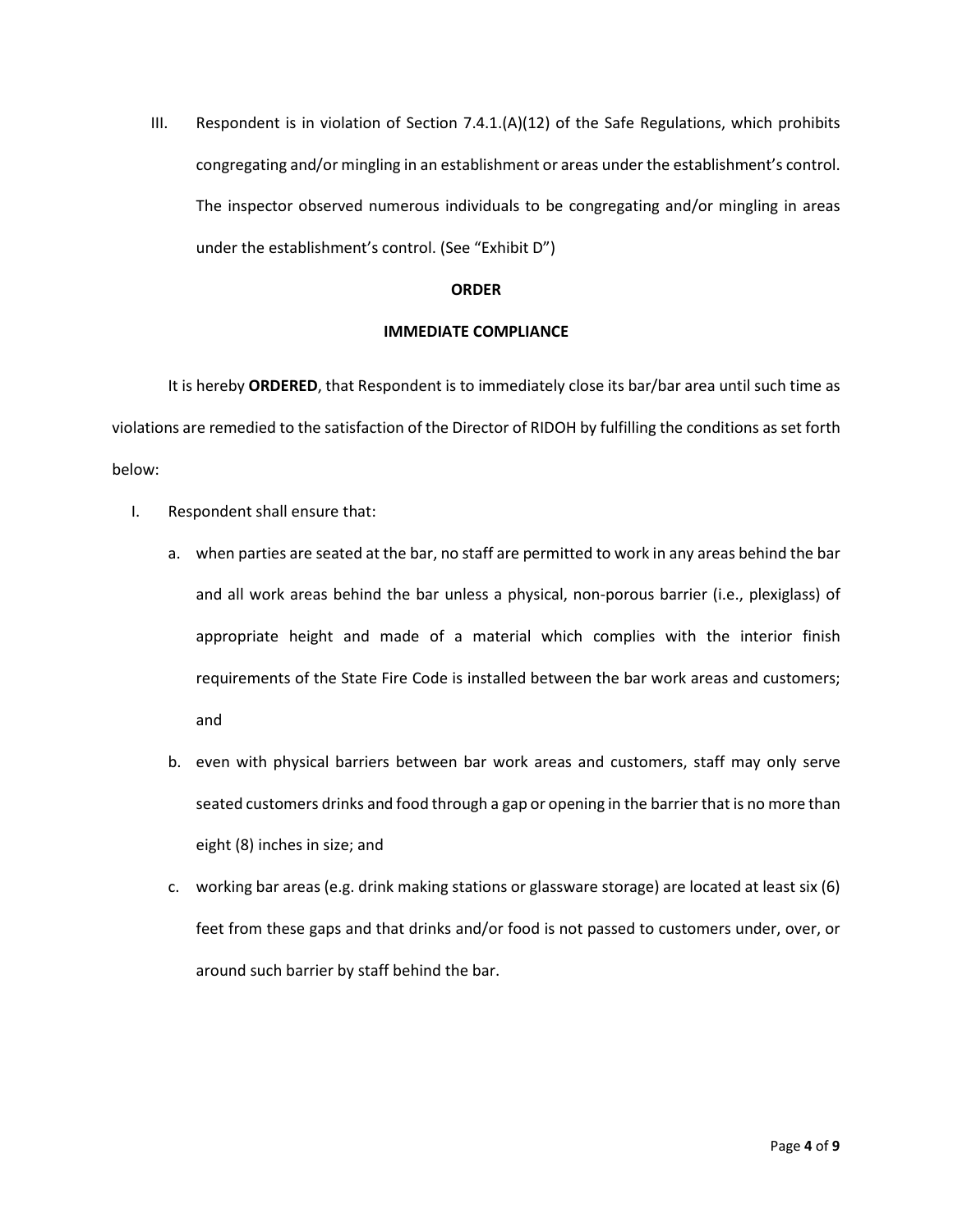### **NOTICE OF COMPLIANCE**

It is hereby ORDERED, that on or before the tenth (10<sup>th</sup>) day from service of this Notice of Violation and Compliance Order, Respondent shall remedy the above cited violations and come into full compliance with applicable Executive Orders and Regulations, by fulfilling the conditions as set forth below:

- I. Respondent shall require all employees in its establishment to wear cloth face coverings unless an exception applies. In accordance with Section 7.4.1(3)(a) of the Safe Regulations, Respondent shall deny access to its establishment to any employee who refuses to wear a cloth face covering when required by the Safe Regulations unless an exception applies.
- II. Respondent shall ensure that no congregating and/or mingling occurs within the establishment or any area under the establishment's control.

**With respect to the Notice of Compliance, a written request for a hearing may be filed within** 

## **ten (10) days of this notice.**

Entered this 30th day of March, 2021.

CARLERSOT

Nicole Alexander-Scott, MD, MPH Director Rhode Island Department of Health Cannon Building, Rm. 401 Three Capitol Hill Providence, RI 02908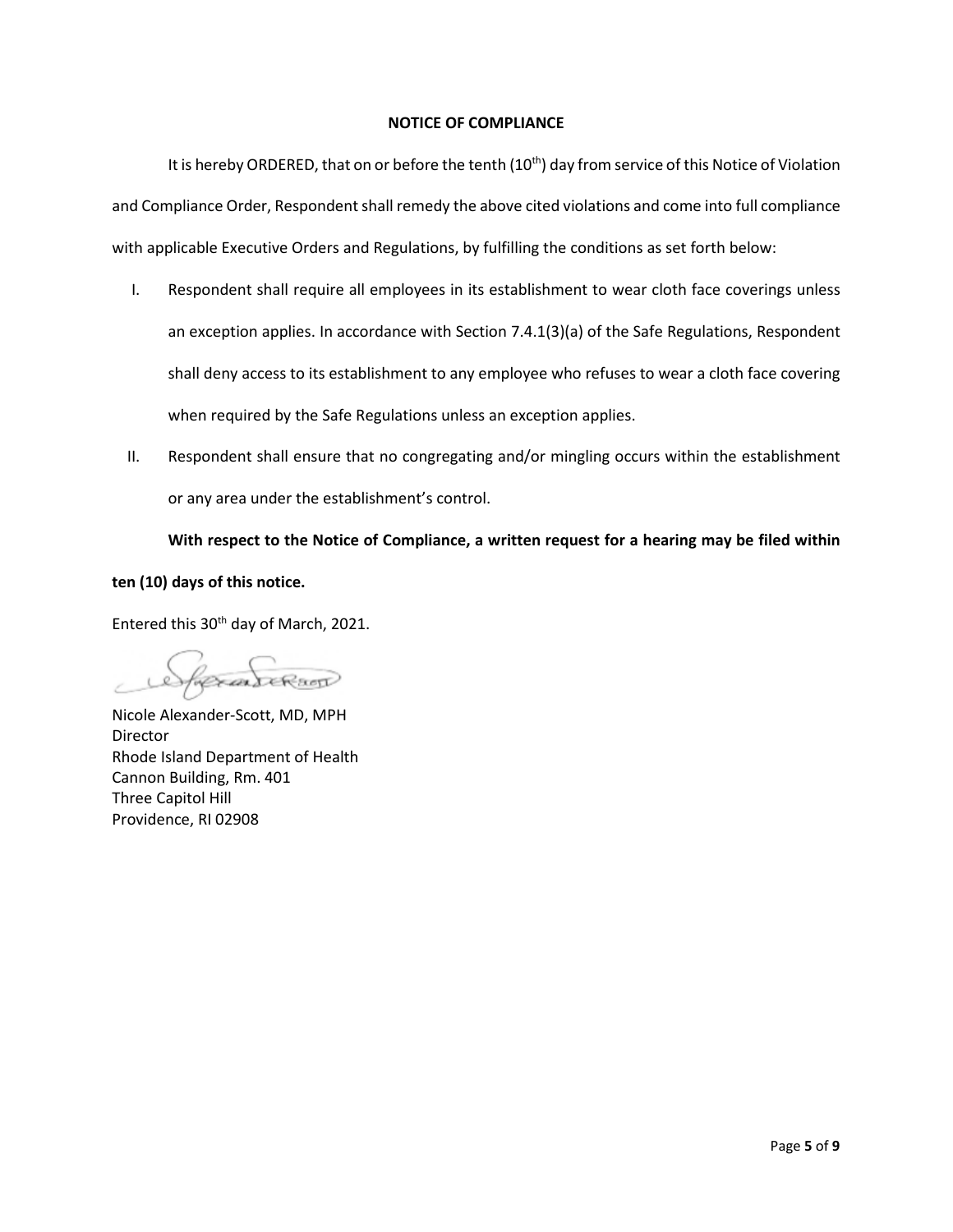# EXHIBIT A

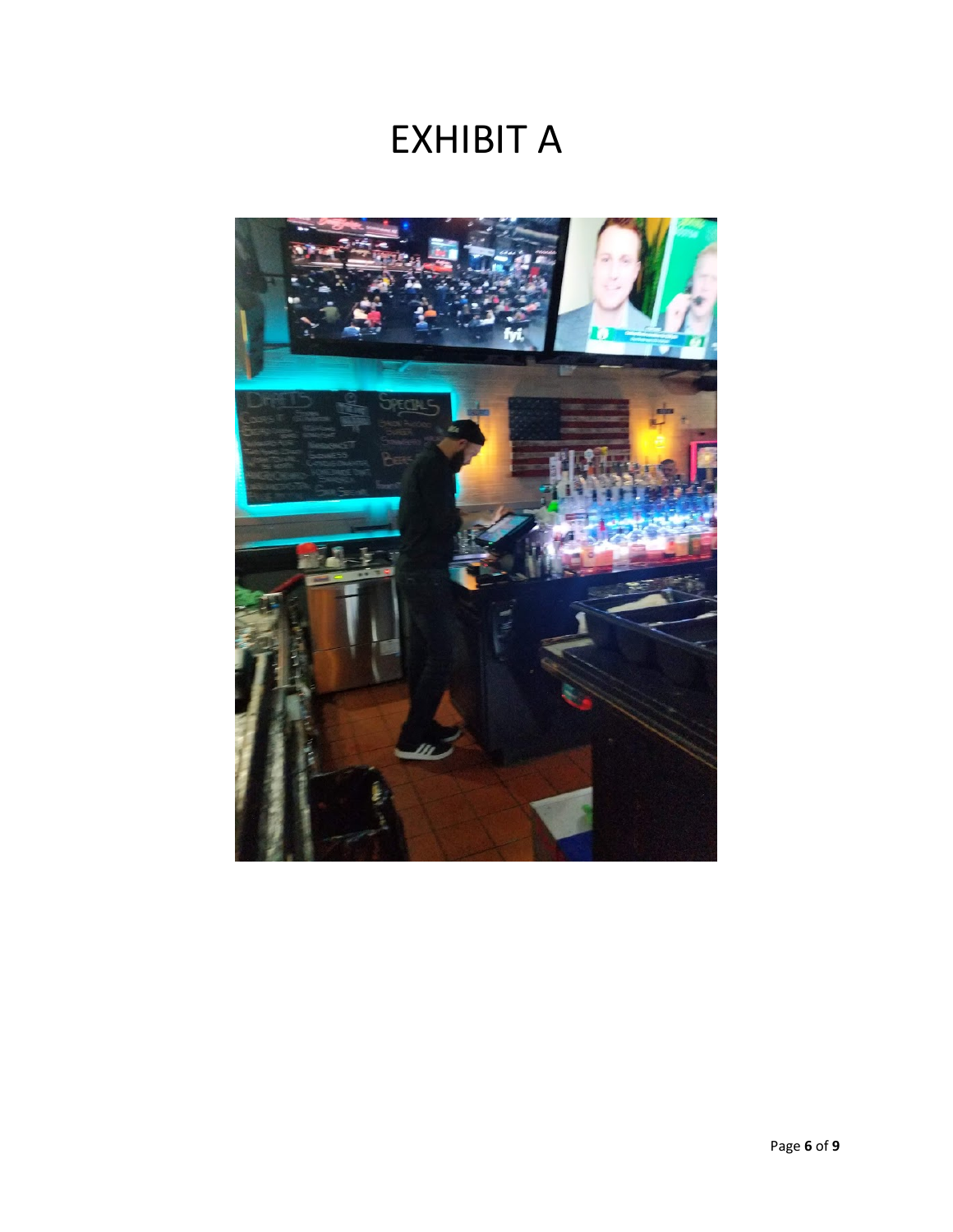# EXHIBIT B

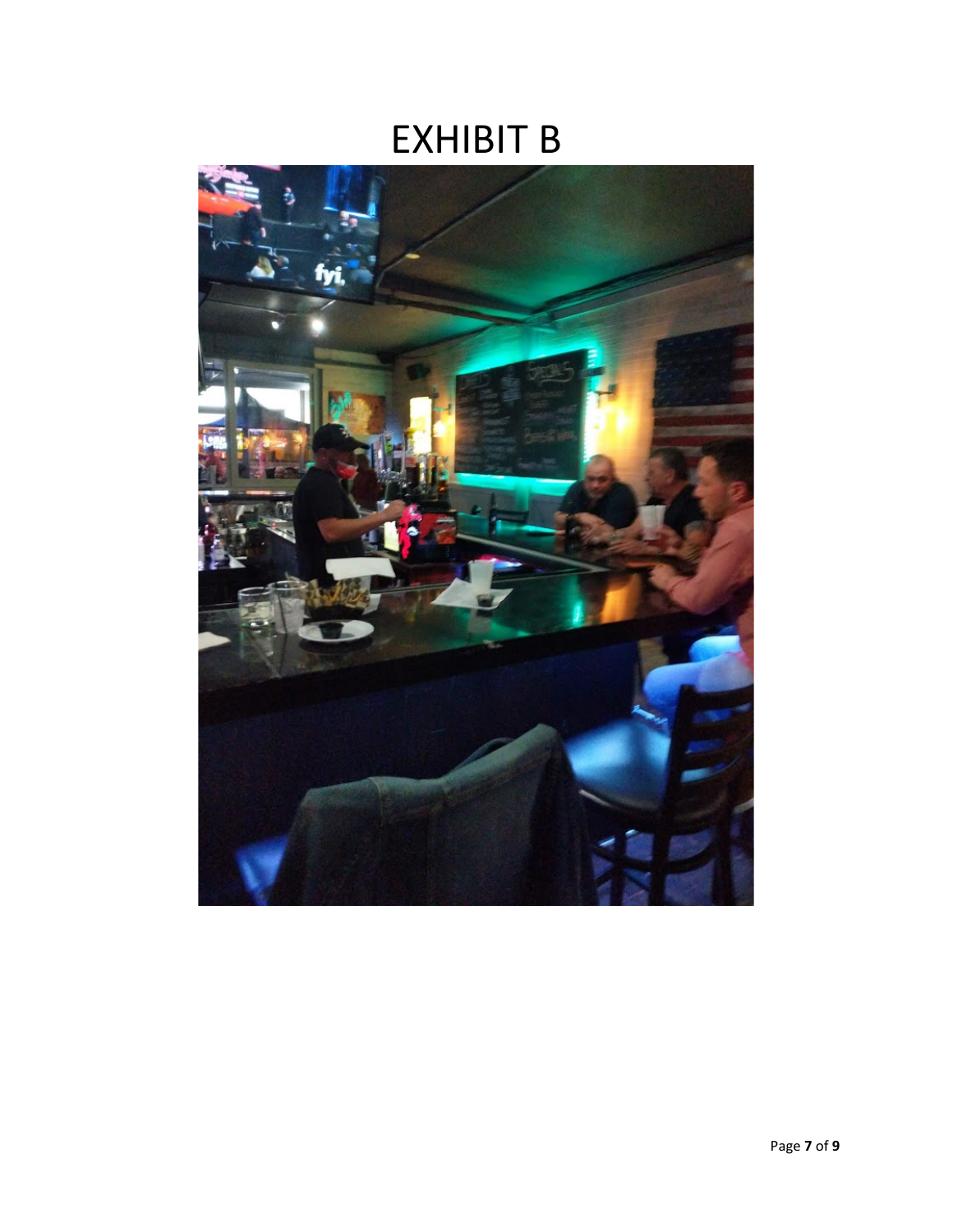# EXHIBIT C